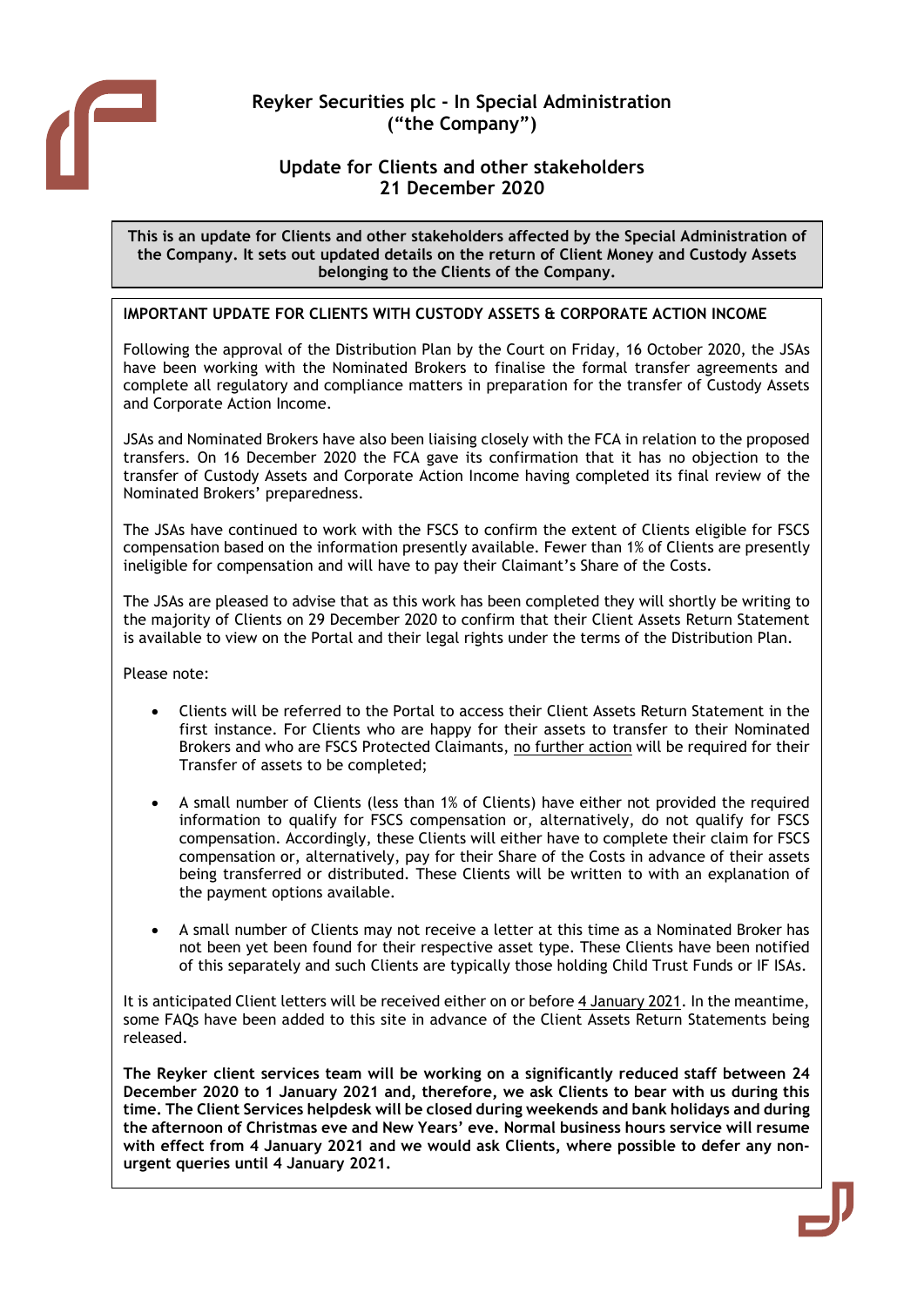#### Fradulent activity

The JSAs continue to encourage Clients to remain vigilant and to exercise caution when dealing with correspondence regarding the Special Administration and the return of Client Assets. If you are in any doubt regarding the authenticity of any correspondence you may receive, please do not hesitate to contact Client Services at clientservices@reyker.com or on 0800 048 9512.

#### Transfer of Custody Assets

The transfer of Custody Assets (but not Client Money) is a court-led process and requires approval by the Court of the Distribution Plan, a detailed legal document with accompanying asset schedules and evidence collated by the JSAs, which details the process by which the Custody Assets will be returned to Clients ensuring Clients' rights are protected.

As reported above, the terms of the Distribution Plan were approved by the Creditors' Committee on 31 July 2020 and the Court on 16 October 2020.

Clients are recommended to read the Explanatory Statement, Flowchart and the most recent FAQs (published on the Website) to assist their understanding of the transfer process.

With the Court's approval, the return of Custody Assets will now be undertaken by way of a series of partial transfers to five regulated brokers under regulations 10B and 10C of the Regulations.

The number of bulk transfers to be undertaken has been kept to a maximum of five brokers in the interests of Clients and on account of complexity, cost and, particularly, timescales.

The Distribution Plan:

- Deals with the return of Custody Assets (being electronic and paper-based stocks and securities) and Corporate Action Assets (being dividends, interests, redemptions, etc. received in respect of Custody Assets following 8 October 2019); and
- Does not apply to Client Money held within the Client Money Pool (which crystallised on 8 October 2019 and is being returned by way of a separate distribution of Client Money – see below).

Following the approval of the Distribution Plan by the Court on Friday, 16 October 2020, the JSAs have been working with the Nominated Brokers to finalise the formal transfer agreements and complete all regulatory and compliance matters in preparation for the transfer of Custody Assets and Corporate Action Income.

The JSAs and Nominate Brokers have also been liaising closely with the FCA in relation to the proposed transfers. On 16 December 2020 the FCA gave its confirmation that it has no objection to the transfer of Custody Assets and Corporate Action Income having completed its final review of the Nominated Brokers' preparedness.

The JSAs have continued to work with the FSCS to confirm the extent of Clients eligible for FSCS compensation based on the information presently available. Fewer than 1% of Clients are presently ineligible for compensation and will have to pay their Claimant's Share of the Costs.

The JSAs are pleased to advise that, as this work has been completed, they will shortly be writing to the majority of Clients on 29 December 2020 to confirm that their Client Assets Return Statement is available to view on the Portal and their legal rights under the terms of the Distribution Plan.

For the majority of Clients, their assets will start to transfer to their Nominated Brokers from 29 January 2021. Clients that opt out of this transfer will see a significant delay in the return of their assets until at least Spring 2021 while the JSAs complete the Nominated Broker Transfers before then setting a Distribution date.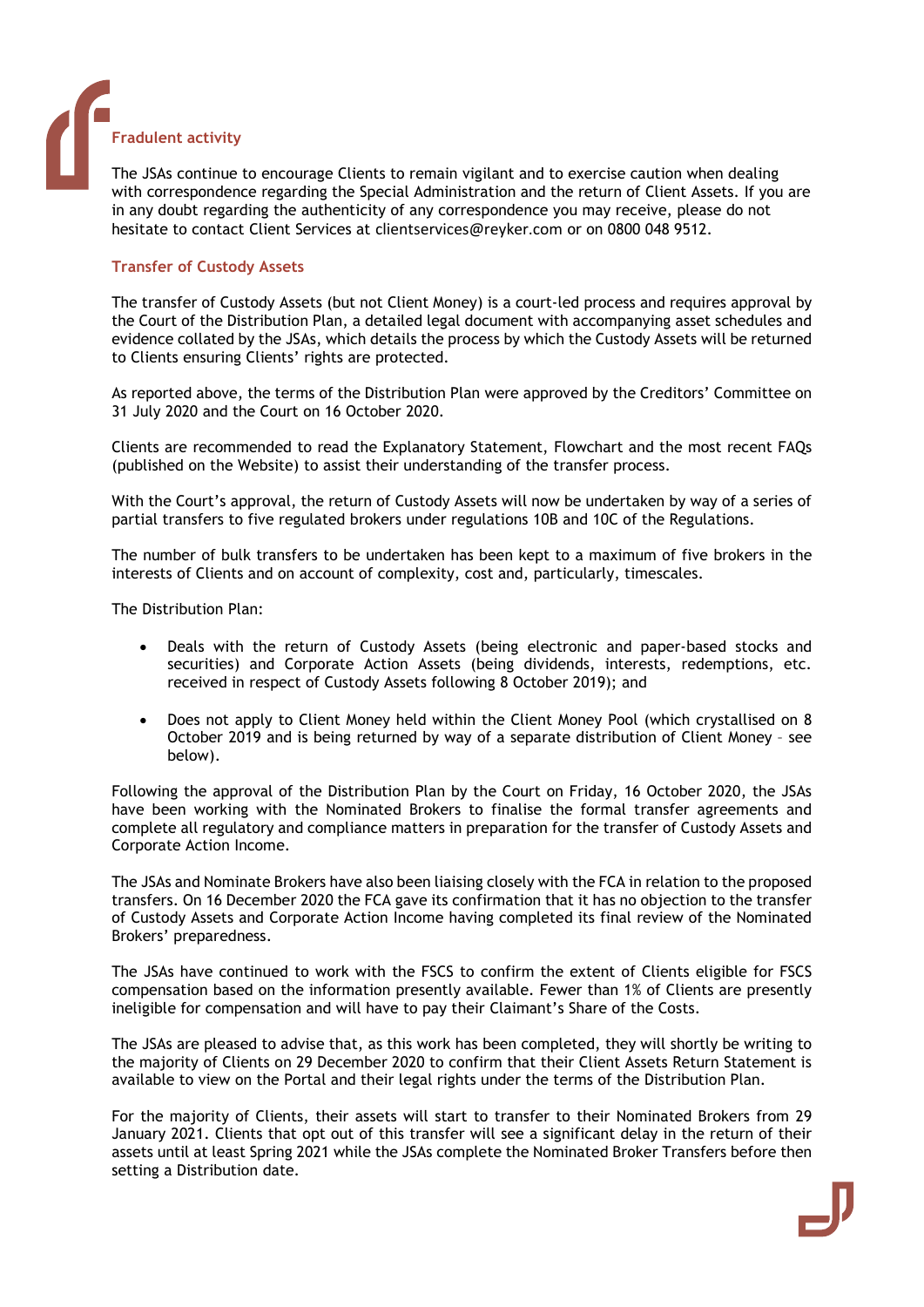

Please note, due to the number of Nominated Brokers, asset classes and stock lines, ranging across electronic and paper-based stocks and securities, the transfer of Custody Assets will be phased over time and it is practically and commercially impossible for all stock transfers to take place at the same time.

## Distribution of Client Money held as at 8 October 2019

The return of Client Money from the Client Money Pool (i.e. cash held as at 8 October 2019) does not form part of the Distribution Plan and the JSAs are seeking to return this cash to Clients by way of a Client Money distribution in accordance with the FCA's Client Money Distribution and Transfer Rules (as set out in CASS 7A). This is achieved by engaging with Clients and requesting confirmation as to where they wish their Client Money to be sent.

The JSAs issued a letter to all Clients with a Client Money balance as at 8 October 2019 (dated 10 July 2020) confirming a first interim distribution of Client Money will be declared during August 2020 to all Clients who hold a Client Money balance with the Company and have submitted a valid Client Money Instruction Form by 17.00 hours (GMT) on 7 August 2020.

#### The deadline to participate in the first interim distribution of Client Money has now passed and late instructions are not being accepted as part of the first distribution.

The JSAs received valid Client Money distribution instructions in respect of 8,834 Client plans and, as at the date of this report, the first interim distribution is approximately 95% complete. The JSAs are continuing to verify and process the remaining Client Money distribution instructions in accordance with industry regulations and best practice.

#### If you have any queries regarding the status of your Client Money distribution, please contact Client Services for further information.

If you have not yet submitted a Client Money Instruction Form, this can still be done at any time through the Portal. Please note, you will not be able to participate in the first interim distribution of Client Money and your share of Client Money will be safeguarded under the JSAs' control until such time that either a second interim or a final distribution is declared. The timing of a further Client Money distribution is presently uncertain.

Before submitting a Client Money Instruction Form, Clients should familiarise themselves with the terms and conditions of the distribution of the Client Money Pool which is available at: www.smithandwilliamson.com/reyker-securities-plc.

#### Disclaimer

Neither Reyker nor the JSAs can give Clients any advice whatsoever in respect of their investments and / or the distribution of Client Money or transfer of Custody Assets and nothing within this document, the Website, the Portal, or any other associated literature issued by the JSAs should be treated as such. If you are uncertain as to the best option(s) for you and your investments and the financial consequences, please seek independent professional advice.

#### Fraudulent communication

Further to recent updates and reports of fraudulent activity, Clients are reminded to remain vigilant to fraudulent communication at all times. Should Clients have any concerns in respect of any communications received, please contact Client Services on 0800 048 9512.

#### Financial Services Compensation Scheme

As previously reported, the costs of pursuing Objective 1 of the Special Administration (i.e. the return of Client Assets) are paid from Client Assets and, therefore, Clients not eligible for or choosing not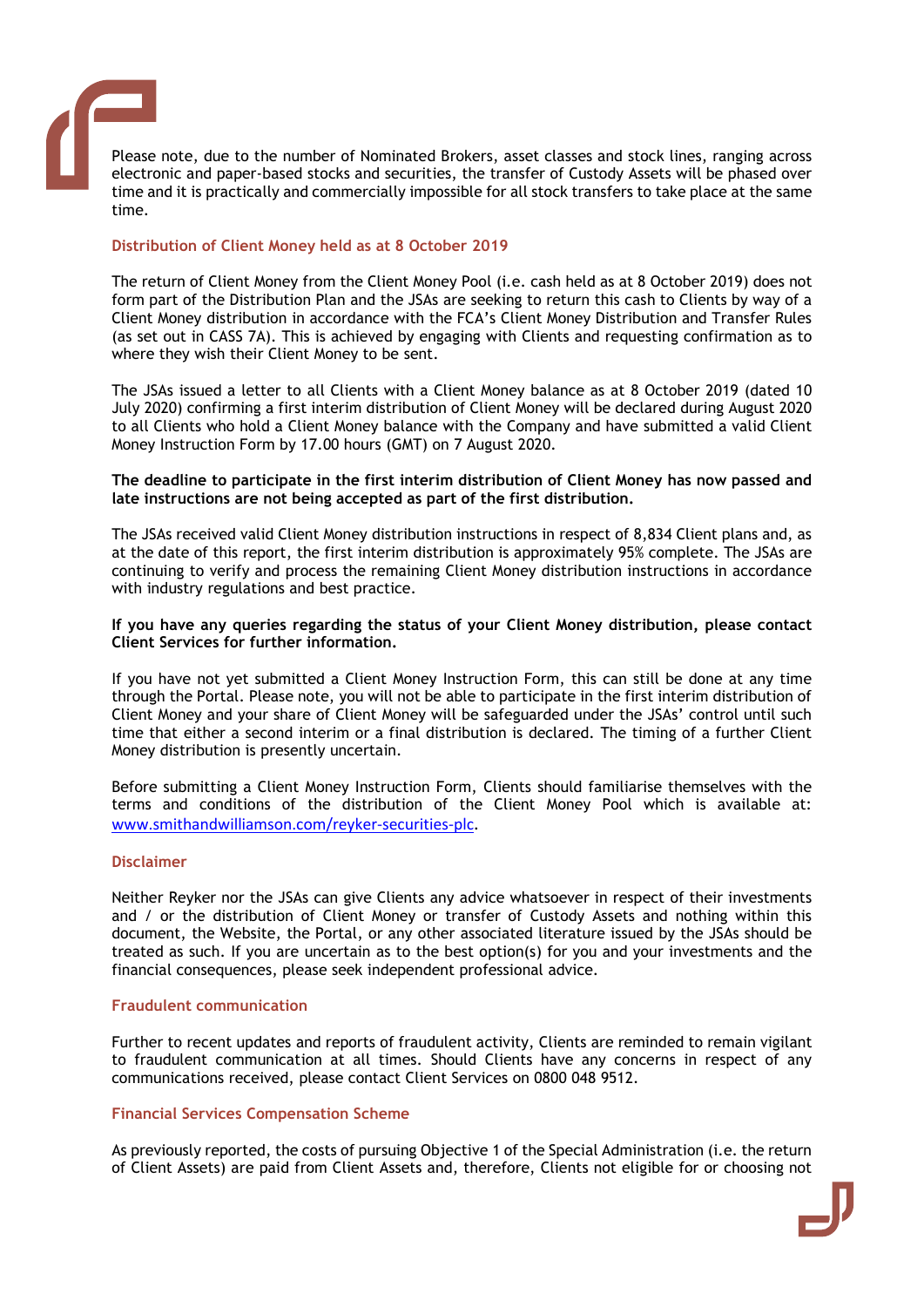to claim FSCS compensation will receive a shortfall in the Client Assets to which they lay claim following the deduction of their share of these costs.

Clients are reminded that:

- Clients with Client Assets with a total value of less than £85,000 (as valued at 8 October 2019) are automatically treated by the FSCS as if they have submitted a claim for compensation to the FSCS on account of it exercising its power under COMP 3.2.1A of the FCA Handbook. This decision was made by the FSCS with a view to streamlining the process by which eligible Clients may receive compensation and, where possible, ensuring Client Assets are transferred whole; and
- Clients with Client Assets with a total value of equal to or greater than £85,000 (as valued at 8 October 2019) will not be treated as having automatically claimed compensation from the FSCS. Such Clients are asked as part of the online claims process to confirm whether they wish to submit a claim for FSCS compensation or not (if not already done so).
- The JSAs wrote to the Company's non-individual, corporate Clients who may not be eligible for FSCS compensation on 30 March 2020 requesting that they complete and return an eligibility assessment form in order that the FSCS can make a final determination in this regard. Clients that have not yet done so, should complete and return the form:
	- By email: reyker.securities@smithandwilliamson.com
	- $\circ$  By post: Reyker Securities plc (in special administration),  $c/o$  Smith & Williamson, 25 Moorgate, London, EC2R 6AY

The FSCS can pay up to £85,000 per eligible Client for claims in respect of Reyker Securities plc (in special administration), including those in respect of their share of the Objective 1 costs. Further information on eligibility criteria may be found at https://www.fscs.org.uk/what-wecover/investments/

Where Clients are either deemed to have claimed or, alternatively, select to claim compensation from the FSCS and it is subsequently determined that they are not eligible in accordance with the FSCS' eligibility criteria, the JSAs will write to all such Clients to confirm the options available with regard to meeting their share of the costs.

### Next steps

Client's with Custody Assets (which includes Corporate Action Assets, e.g. income received following 8 October 2019) will shortly receive a letter confirming how to access their Client Assets Return Statement and their rights under the Distribution Plan. In the meantime:

- Clients that are FSCS eligible (this is expected to be all retail clients and a number of corporate clients that have submitted eligible claims) with Client Assets of less than £85,000 or, alternatively, FSCS eligible clients with Client Assets of more than £85,000 that have confirmed that they want to claim FSCS compensation, no further action is required in respect of the proposed transfer of your Custody Assets to the Nominated Broker.
- Clients that have Clients Assets of more than £85,000 and have not yet confirmed, via the portal, that they wish to claim FSCS compensation are very strongly encouraged to do so as your Client Assets will not be transferred until your share of the costs are either determined as being payable by the FSCS (by confirming that you wish to be compensated and the FSCS approving your application) or, alternatively, by you making a payment to meet these costs.
- Corporate Clients that may not be eligible for FSCS compensation should ensure they have reviewed and, where applicable, completed the FSCS eligibility assessment form issued on 30 March 2020 (and more recently in September 2020) and return it to reyker.securities@smithandwilliamson.com.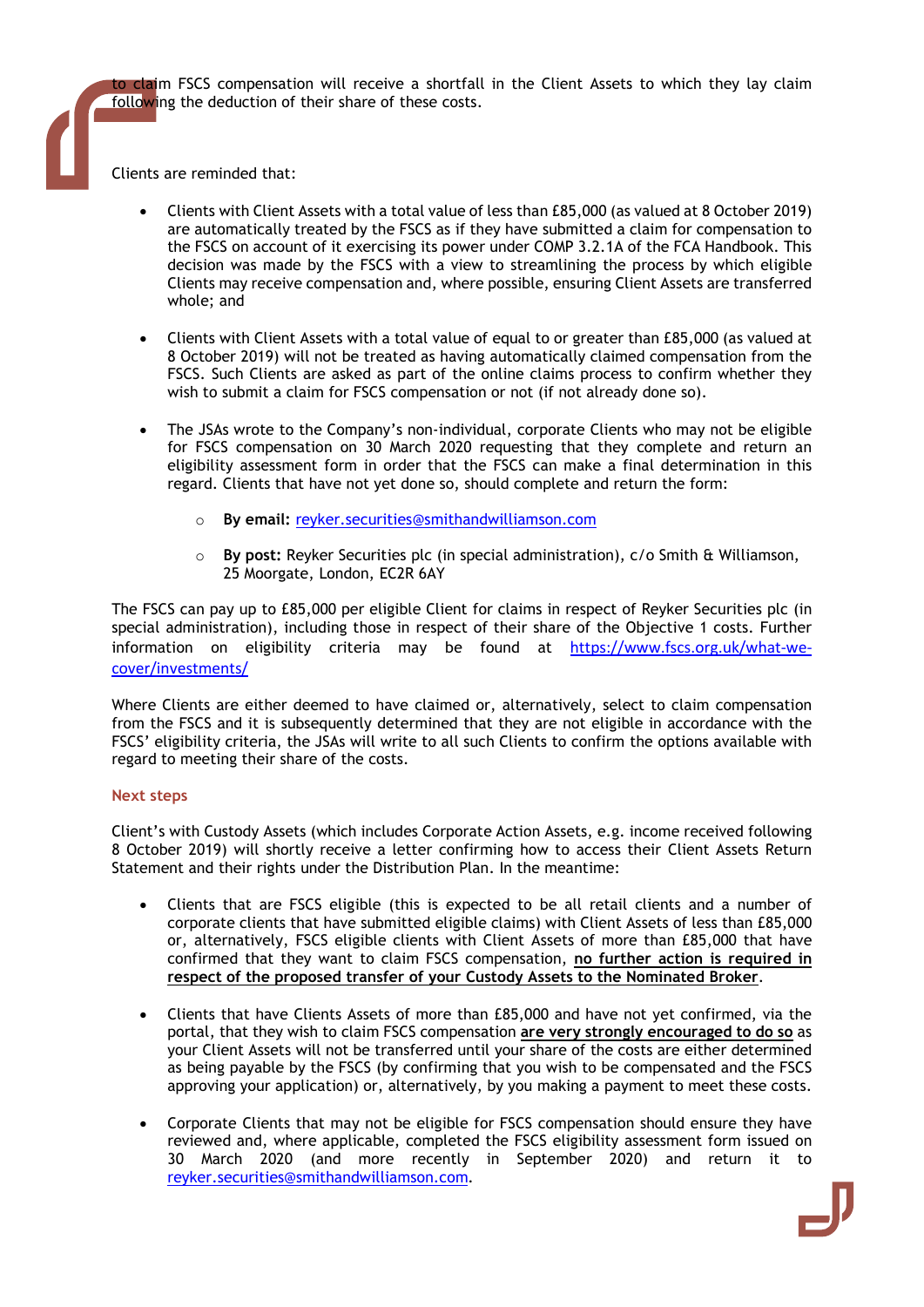Client's with Client Money:

- If you have submitted your claim to Client Assets and your Client Money Instruction Form before the deadline imposed by the JSAs, you should have or will shortly receive your first interim distribution of Client Money;
- If you have received a communication from the JSAs requesting further information to verify your designated bank account or complete your distribution to an alternative broker, please contact Client Services at your earliest convenience so that the JSAs can process your distribution instructions.
- If you have not yet submitted a claim to Client Assets or submitted a Client Money Instruction Form, you still need to do this in order for your Client Money to be distributed in accordance with your instructions. Please log on to the Portal (www.reykerportal.com) to do this at your earliest convenience and to ensure that you may participate in future distributions of Client Money.

#### Further information

Further information and frequently asked questions can be found on our website, or by clicking this link https://smithandwilliamson.com/reyker-securities-plc/

Should you have any queries, please contact Client Services by email at clientservices@reyker.com or, alternatively, by calling 0800 048 9512.